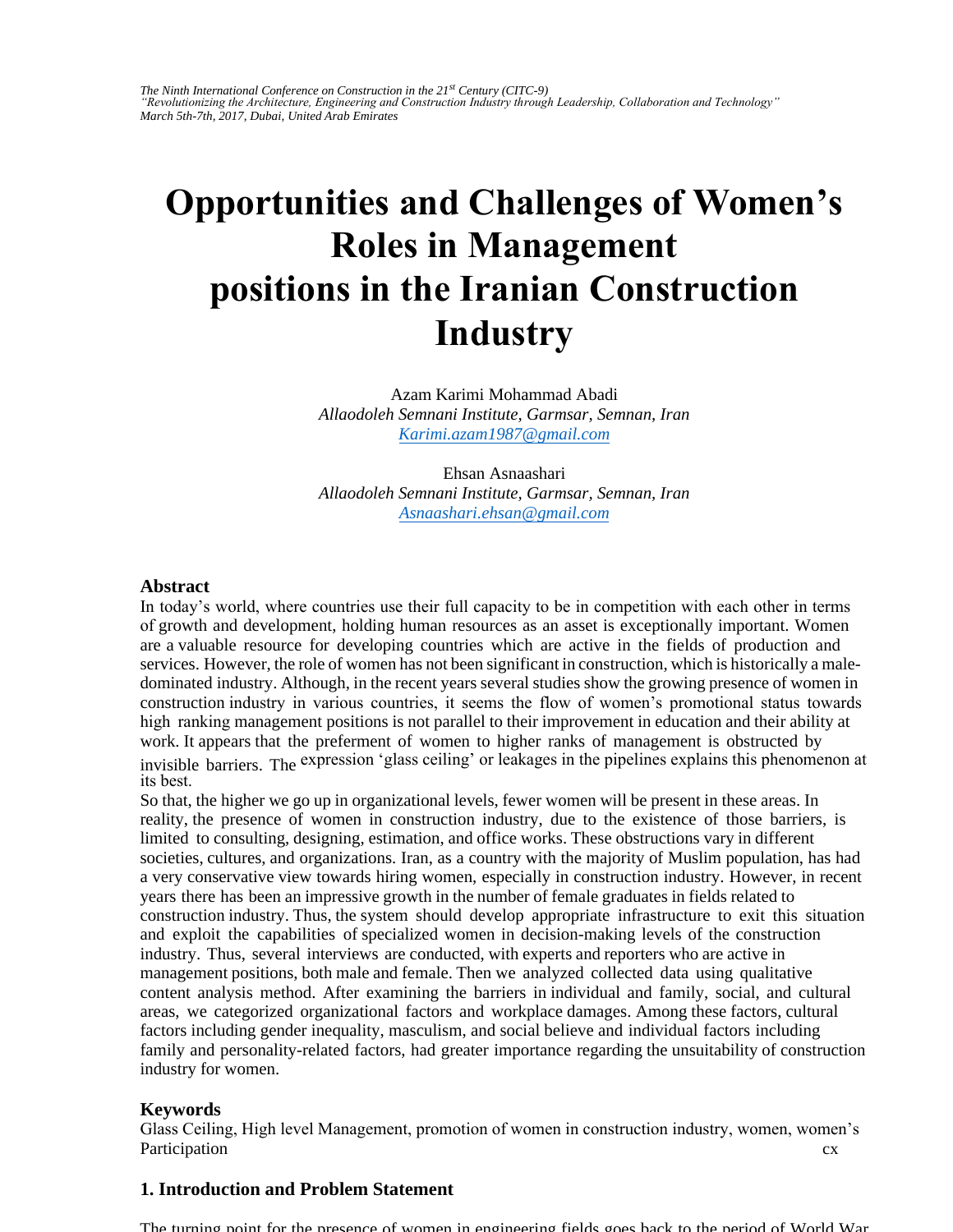with physical strength and a reduction in paterfamilias due to the Second World War as well as the lack of experts in labor market, engineering sciences and other industries began to employ women. In addition, the lower rate of women's wages compare to men helped them to survive in economic and social activities (Najm Iraqi, 2001).

Woman, as an effective member of society, can play her pioneering role in a number of responsibilities. Promoting the concept of participation and employment in life and appropriate preparation to work freely and make their presence known to the community are some examples of these responsibilities. Today, in management societies and scientific centers around the world, there is a great emphasis on the characteristics of a manager as a human being and the emphasis never takes place on separation between men and women (Shaadi Talab, 1998). Meanwhile, it is worth mentioning as a national and essential issue in social studies and planning that what are the main barriers and deterrents for women's cooperation in managerial positions.

Many people in the world believe that some jobs are for men and some for women. Whereas distribution of different jobs in countries shows that there is no inherently feminine or masculine job and what we can see are only gender stereotypes that people attribute to various jobs, and it varies from one country to another (Esfandiani, 2002). Although in recent years the number of educated and employed women has grown considerably, however, we can observe that organizations allocate key, structured, and high-ranking managerial positions to men. According to the latest report published by International Labor Organization (ILO), which includes statistics and data from over 80 countries, over the past two decades, women have reached overall 20 per cent of managerial positions and the most participation belongs to Norway and Turkey with 13.3 and 11.1 percents (Leila ostaad Hashemi et al., 2015).

Moreover, researchers in Iran have indicated a similar situation compare to the rest of the world. According to official statistics, although women in recent years have been able to make significant progress in the scientific field, the participation rate of educated women in managerial careers has considerably remained low and in terms of involvement in management, it has an unfavorable situation (Esfidaani, 2001)

This study aims to recognize opportunities and challenges of women's presence in managerial positions of construction industry in Iran. Talking about the problems of women regarding managerial levels in construction industry requires fundamental studies, since the scales and standards of economic participation of this group of women are not just subject to particular mechanisms, laws, and regulations that rule the labor market. Nevertheless, values, perceptions, as well as attitudes and theories that are common among citizens, especially men towards women's cooperation in the industry, affect these scales and standards.

## **1 Literature Review**

Gurjao in 2006, noted about the role of female labor force in the construction industry. In her research, she examined different theories including gender discrimination, glass ceiling, and mental image of construction industry and consequently she considered these factors effective on women's promotion to managerial positions. Glass ceiling explains barriers and invisible problems, which influence the advancement of women to higher levels. Another barrier is mental understanding and perception of public opinion towards this industry. This perception originates from the past, so that when we talk about the construction industry, the first thing that comes to mind is bricklaying and working in a workshop condition, which requires physical strength as a priority rather than mental strength for the success of a project.

Ryan and Haslam in 2007 in their study "The glass cliff: Exploring the dynamics surrounding women's appointment to precarious leadership positions" argued that the number of women who have broken the glass ceiling and achieved high organizational positions, now are facing with another challenge called glass cliff. Glass cliff comprises all boundaries of women's appointment to unstable managerial positions. This phenomenon indicates that the possibility for the risk of failure and criticism when women are appointed to management positions have been higher than men and if we consider the relationship between performance and gender, it becomes clear that those units with women responsible for their management, are largely in crisis.

Joan Acker In 2009 in her research "from glass ceiling to inequality regimes" has addressed the barriers to the presence of women. She views unequal regime as a more specific metaphor to explain the barriers of job opportunities for women that includes processes, practices, and instruments, which are the result of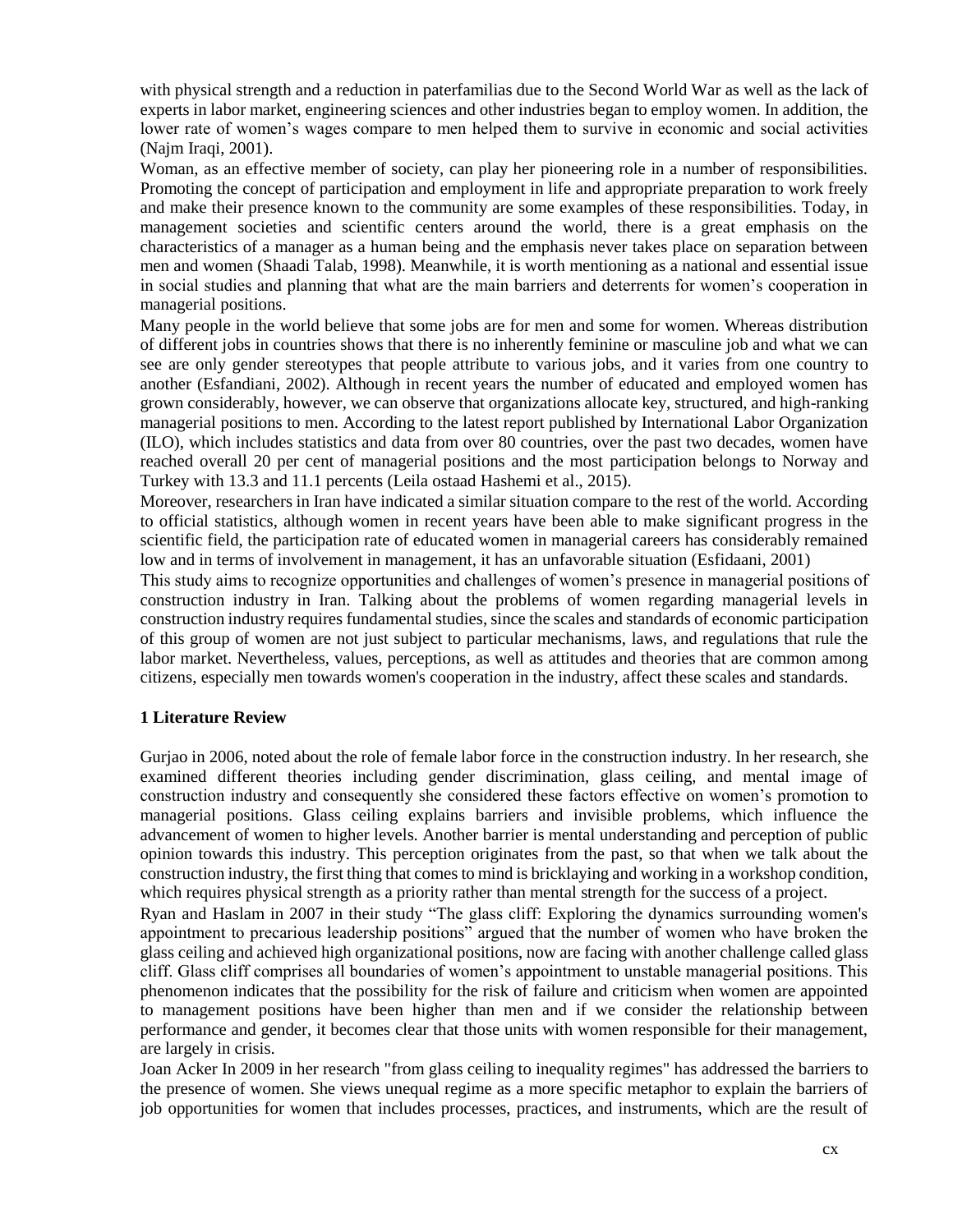establishing gender and racial inequality in organization. The idea of "unequal regime" is an analytical approach to understand the continuous establishment of inequality in the organization of work. We can use this approach to identify the methods of creating inequality in organizational processes. The formation of processes and patterns of unequal regime in various organizations is different. However, gender, race, and class inequality are common. According to this researcher, glass ceiling is the result of generating unequal regime.

Kolade and Kehinde in 2012 have conducted a study called "Glass ceiling and women career advancement in Nigerian construction industry ". This research examines the effects of glass ceiling syndrome on women's career development in the construction industry of Nigeria and indicates that women have necessary knowledge, skills, competencies, training, and experience to perform effectively and efficiently in the construction industry. Nevertheless, employers hamper them to enter the industry; and therefore they experience obstacles in their professional development. Low participation of women in construction industry in Nigeria originates from course selection in schools and continues during the recruitment process. A series of studies named "women in construction industry" published by Smith Institute in 2014, suggest that construction industry is a male-dominated industry and women in this industry are facing with numerous problems. Three major problems of women in this industry are the lack of perspective for growth and progress, lower wages compare to male colleagues for the same activities, and a feeling of isolation.

Unfortunately, in Iran no researcher has conducted studies in the field of women's participation in management levels of construction industry. Only a number of researchers have examined the factors of women's cooperation in other various fields of management, which we will point to some of them in the following.

Esfandiani (2002) believes that organizational culture is one of the most important organizational elements that affect the participation of women. Concerning the opinions from management specialists, we can examine the issue of organizational culture from different aspects. One of the important aspects of organizational culture in our country is its masculism nature. The existence of such an attitude might result in the emergence of glass ceiling in Iranian organizations based on the attitudes and prejudices of organization's members.

Razavi Al-Hashem (2009) in his article "Analyzing the participation of women in political and social development process of Iran's Islamic Revolution" acknowledges that given the increasing trend of women's participation in the workforce, their involvement in managerial careers is negligible. The reasons that Al-Hashemi advocates are traditional basic reasons intertwined in the mind of people in society such as a man's job in any case is more important than a woman's job, or bringing up the conflict of roles including serious barriers to the realization of women's rights.

Hosseini Pour et al (2012) consider masculism culture as one of the most important external barriers to the lack of women's advancement in workplace. Masculism is a name for a system and structure that takes control of women through its social, political, and economical establishments. The extent of men's control over women varies in different societies. However, in all of these male-dominated societies, men have a greater share of social benefits such as power, wealth, and respect.

#### **2 Research Methodology**

In this study, we applied qualitative method. Qualitative method is an appropriate approach to explore questions that come together with social issues, cultural norms and personal beliefs (Asna Ashari et al., 2009). The other reasons that we chose qualitative approach are feminists' theories to choose research method. Many feminists reject quantitative method for data collection and analysis. They believe that in sociology studies we should apply qualitative methods (Pamela Abbott, 2001). This study in terms of orientation is an applied research.

We used structured interviews to collect data regarding the novelty of research topic in Iran as well as the fact that people may not easily express their issues or the interview process might vary among men and women. Research sample consisted of 12 women and men working at three operational, middle, and high managerial levels in construction industry. The reason for including both sexes in statistical population was to satisfy feminists' opinion. They believe that sociological studies are valid when both sexes are present and it creates a comprehensive, and complete research (Pamela Abbott, 2001) .We determined the overall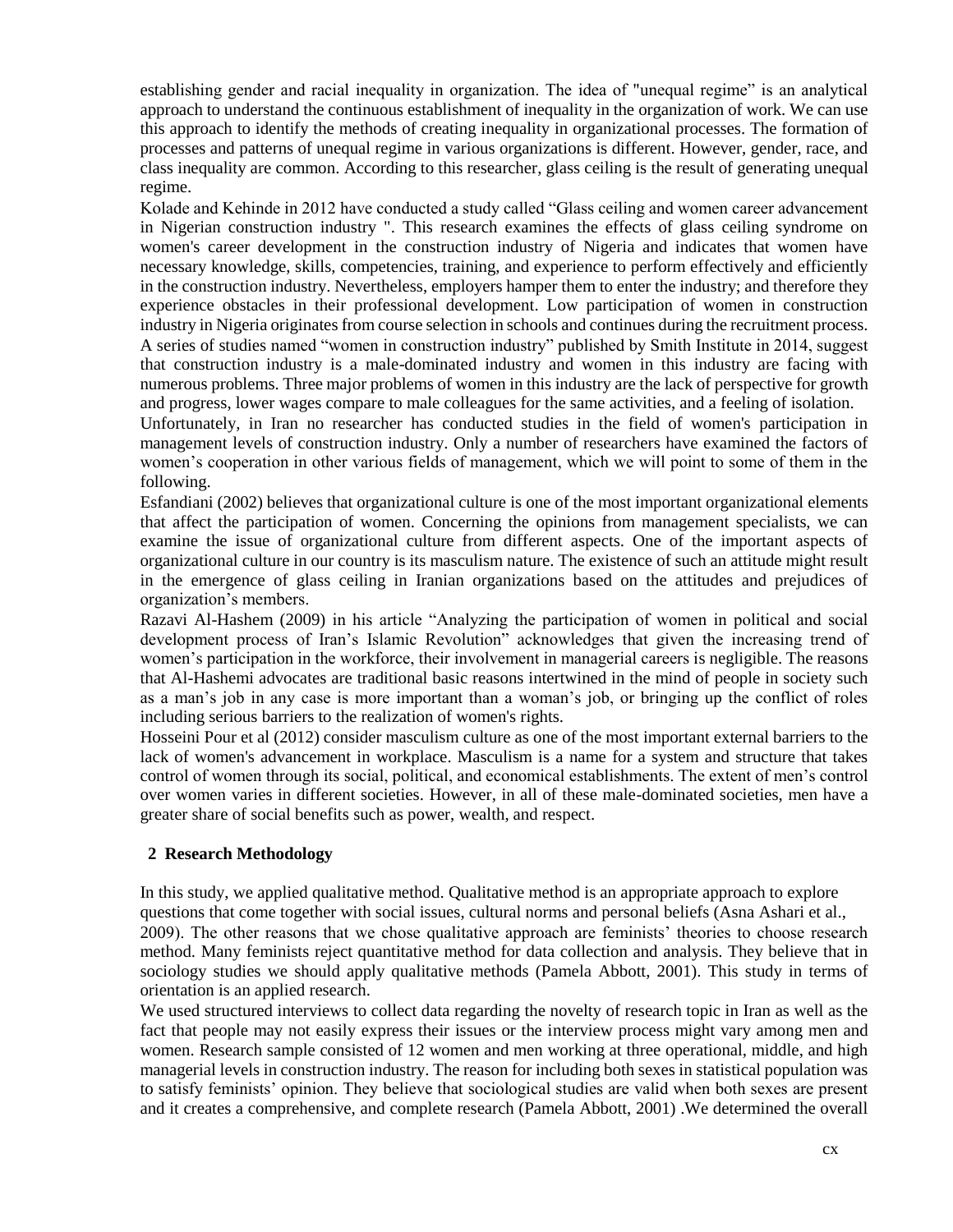framework for questions concerning the extensive literature review and based on research objectives, then we evaluated the framework by presenting it to three experienced individuals in the construction industry. We conducted the interviews after editing and finalizing the questions. In order to conduct the interviews, we used a combination of convenient and targeted judgmental and snowball methods to select the experts. Researcher directly selected the first person based on the desired criteria (judgmental sampling), other experts were selected by prior interviewees in addition to expertise criteria (snowball sampling). Interview process continued until the fulfillment of theoretical saturation, beyond that we could not achieve any new concepts and issues. We collected desired data in these interviews using structured questions, which lasted between 45 to 80 minutes. We also used content analysis method to analyze qualitative data in this research. In this case, we extracted the interview's transcript from recorded audio of the interview sessions and completed them using notes taken during the interview sessions. First, we identified all independent ideas in the form of concepts and sub- themes for each conducted interview after careful study of the texts, and then we allocated a unique code to each one. We performed such action for each of the interviews and we used the same prior allocated code as indicators in case there were parts with similar contents in the transcript of previous interviews. Then, we conducted a classification that was more general based on all identified sub-themes in the study, which resulted in exploring main themes. Finally, we employed direct quotations from people in different parts of analysis to clarify the ideas.

#### **3 Discussion**

Research findings divided the barriers to the presence of women in Iran's construction industry into five groups of individual and family, social, cultural, and organizational barriers, and workplace damages. The results of data analysis are as follows:

#### **3.1 Individual factors**

Individual factors refer to a set of factors related to psychological characteristics, individual skills, and family responsibilities. These barriers are not general and can vary from person to person. We can divide individual factors into four categories of personality-related barriers, interpersonal relationships, expertise and proficiency and family responsibilities.

#### **3.1.1 Personality-related barriers**

In this study, personality-related barriers refer to factors that are due to the lack of self-esteem, rejection of authority delegation and a sense of guilt. These are wrong beliefs that have negative impact on career development. Self-esteem is an inner experience. It is what a person feels or thinks about him/herself. Unfortunately, many working females in the construction industry do not have the required self-esteem for improvement. They often wish for a savior to pave their way. All respondents believed that individual barriers are main factors that hinder women to have access to managerial positions. Female respondent 9 believes that women should consider that they could keep the wolf from the door in this career. Male respondent 4 says, "Self-esteem and accepting authority is the requisite for success." Women sometimes do not accept responsibilities. They have more desire for simple and routine works (Female respondent 1). The most important negative personality-related feeling of working women in the construction industry is a sense of guilt towards their family members. They stated that the nature of management in construction industry is different from other professions. Visiting sites, receiving different feedbacks from employers and contactors, and dealing with workers with different cultural levels are some differences that take a lot of energy from a woman. These issues sometimes destroy female elegance and morale. Some women feel guilty because they do not dedicate enough time and energy to their family members. Female respondent 2 feels guilty because she does not have required tenderness and kindness for her child and husband.

Female respondent 11 says, "It is a woman's skill to be able to manage her emotions. Emotion and femininity should be like a dress. Woman should be able to put on menswear when she leaves the house and change her clothes and wear women's dress when she returns."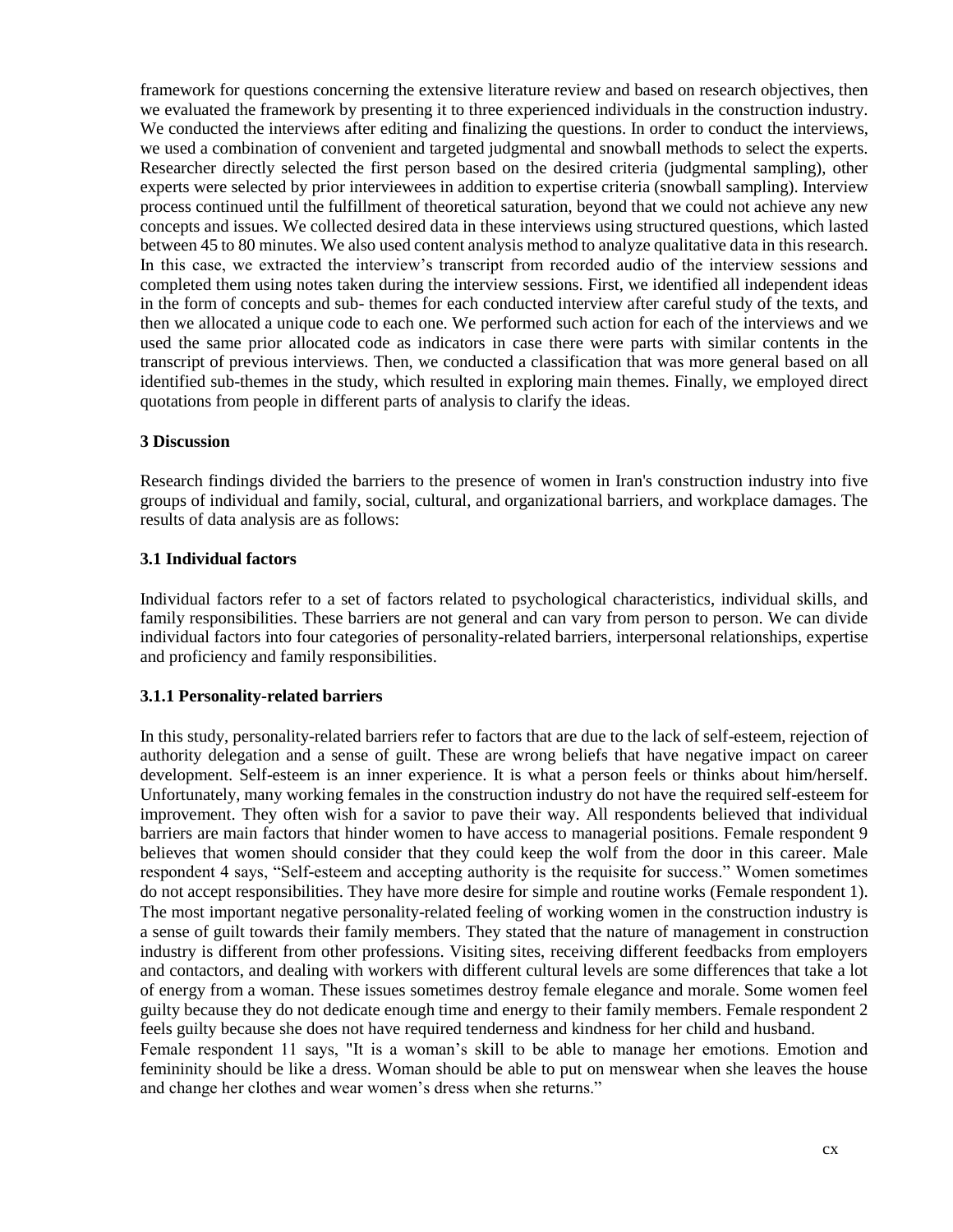### **3.1.2 Interpersonal relationships**

Individualism and too much sense of competition are factors that barricade women to achieve managerial positions.

## **3.1.3 Expertise and experience**

Conversance and expertise are contributing factors that will lead to the selection and appointment of women in managerial levels. Male respondent 8 expresses that women do not have the required knowledge and expertise to reach managerial levels and they have merely become scientist rather than empowered thanks to their academic education. Women by acquiring experience and expertise must be a solution for the organization rather than their presence creates problems for the firm (Female respondent 1)

# **3.1.4 Family responsibility**

Family barriers refer to those obstacles that close family members generate for women in the industry. Job and family conflict are family barriers in which job and family roles due to the nature of this industry that requires long and sometimes irregular working hours are incompatible. If a family has this belief that women are the first person responsible for family issues, they will not assign duties and roles properly. Woman in such situations does not have the opportunity to develop her career and allocate required time and energy to her managerial profession. Sometimes a woman as a project manager may need to go to a meeting or a specific visit during the project, which requires collaboration and approval from her husband (Female respondent 1). "I had a colleague who was responsible for a project outside Tehran. She had worked hard for the project, but due to her family's dissatisfaction, she could not go to the mission outside Tehran to attend at the project presentation; as a result, all of her efforts became worthless," female respondent 1 said.

Taking care of children is another family restriction. In this regard, male respondent 6 says, "My wife is a workshop supervisor and I have no problem with that, but when she takes maternity role in addition to be a wife, I am no longer willing that she should be in a job."

# **3.2 Organizational barriers**

Organizational factors are among barriers that deter women to attain managerial levels in construction industry. The current study examines organizational barriers in two areas of human resources management and management preferences policies.

#### **3.2.1 Human resource management**

The lack of successful female managers as role models and lack of equal employment opportunity are human barriers for women in construction industry. In Iranian society, successful and leading female managers in construction industry are very few. Role models could stimulate women's ambition and lead them to success. Low knowledge of women about role models and lack of comparing their performance with their male colleagues is one of the reasons that withhold women to reach managerial positions (Male respondent 8). Female respondent 9 says, "Having a role model is very important. When we realize that a person despite all environmental conditions has been able to attain this position, then we unconsciously tell ourselves that we can achieve this status as well." Female respondent 2 believes that promoting role models and showing the capability of women not only increases individual motivation but also equalizes employment opportunities.

## **3.2.2 Management Preferences**

Top managers' approach to admit women in key and managerial positions in this industry plays a significant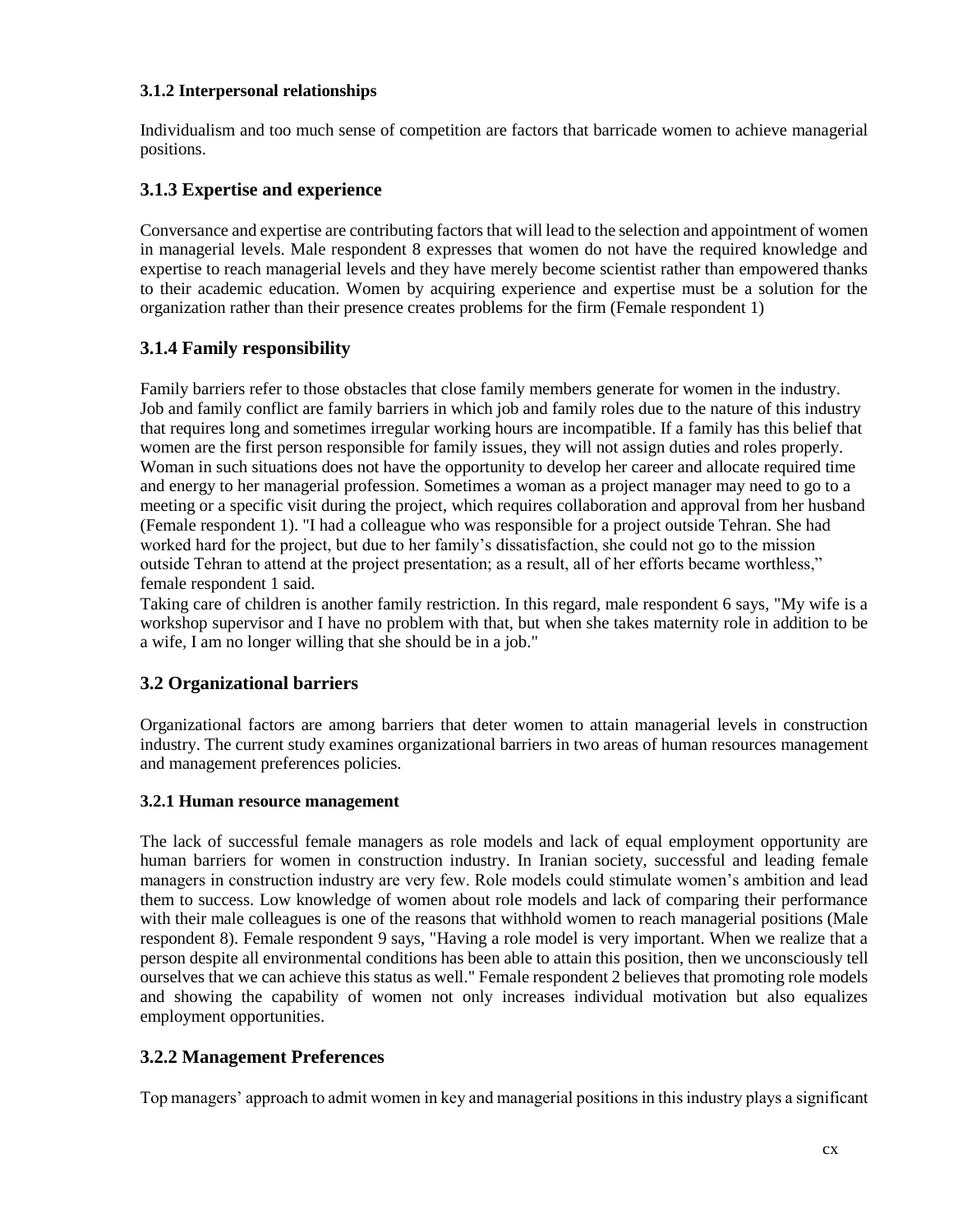role. When employers do not trust women in terms of working and jump to conclusions about the success of women in supervision and management levels, women undoubtedly will face with problems in their promotions. Male respondents 3 and 5 when there is a quite the same conditions for women, prefer to exploit male work force to manage their projects. In this regard, female respondent 10 who has experienced such discriminations states that we should not give up and we can win against these decisions with diligence and strong will. Female respondent 7 says, "Sometimes we have to fight for our success."

# **3.3 Cultural barriers**

The cultural factors refer to a set of factors related to customs and beliefs that shape values and norms of a society. These factors simply cannot be solved by individual efforts, but require information and gradual evolution that create value in the society. We can divide cultural barriers into four classifications of gender inequality, masculism culture, cultural norms and values, and rejection of women by men in working groups. All respondents referred to cultural barriers and considered them as the most effective barriers of women's career advancement.

# **3.3.1 Gender inequality**

Gender inequality is one of the problems that human had dealt with from the past. The type of inequalities only have changed depending on the time and place conditions and based on the culture of each community. Gender inequality is an important factor for women's lack of advancement in terms of equalization of working conditions in construction. In this case, female respondent 2 believes that segregation by careers is one of these inequalities. He states that employers usually select men for managerial and executive works in organizations, while they appoint women to designing and section managerial jobs. The difference in wages is another instance of inequality. Men in the same working conditions usually enjoy higher wages and benefits than women (Female respondent 7).

# **3.3.2 Masculism culture**

Masculism culture is one of the most important cultural barriers that affect promotion of women in workplace. Female respondent one believes that a male-dominated culture is negatively associated with management by women and employers in such organizations usually assign women to lower tasks. Hofstede believes that in such organizational culture, masculism index, and work stress in the workplace is high and fewer women occupy high-level positions (Kazemi and Dehghanpour Farshah, 2013). It seems that the glass ceiling theory that also represents negative attitudes and bigotries for women's promotion in organizational hierarchy is the result of a male-dominated society.

# **3.4 Social barriers**

Social barriers such as the lack of attention to women's education and work discrimination between men and women affect the access of women to managerial levels. Authorities should train employed mothers both maternity and marital roles as well as job creation roles in the industry throughout the society to avoid single parenthood phenomenon (Male respondent 8). The attitude of "Man is the breadwinner" is another social barrier for the employment of women and their involvement in managerial positions. The belief that there is no need for women' work and they have to stay at home has led to the creation of male-wage earner culture. In this attitude, when there is an equal opportunity for both men and women to take a managerial position, a man would be preferable.

# **3.5 Workplace damages**

Workplace damages are hindering factors for women in management levels of construction industry. This study examines these damages in two areas of sexual harassment and stress.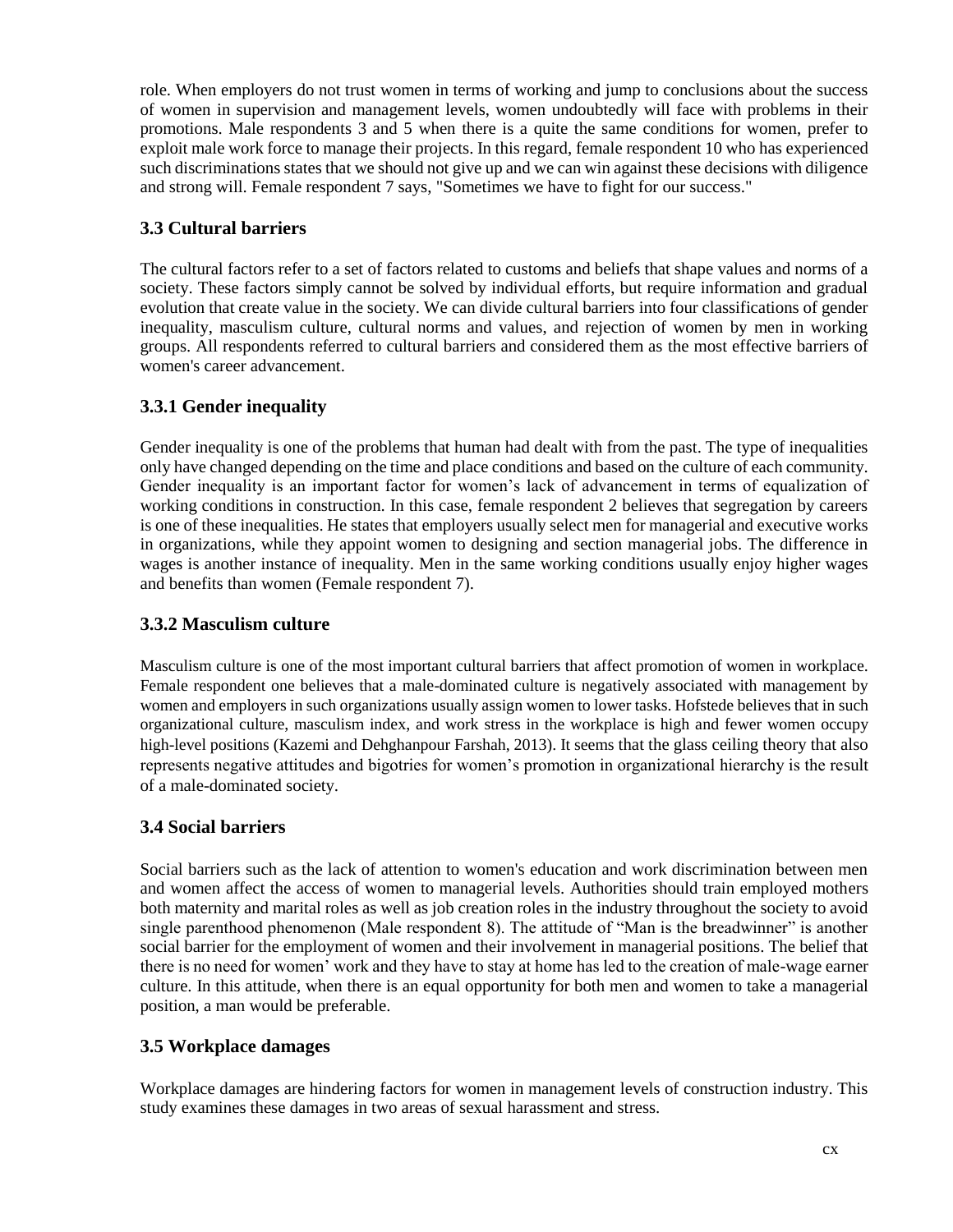## **3.5.1 Sexual harassment**

Women are facing with different types of harassments in workplaces; these harassments vary depending on the type of environment and working status as well as education level of women. In this research, we divide sexual harassments into three types of verbal abuse (sexual jokes and ironies, proposition for continuing the relationship outside of the workplace and sexual questions), non-verbal abuse (irritating looks), and physical abuse (touching the body and violent sexual behavior). Almost all interviewees mentioned verbal and non-verbal annoyance. They either had experienced themselves such abuses or closely had witnessed them. They have not mentioned some cases of physical abuse in the interviews. However, it seems that their reluctance to mention these cases is due to the lack of trust in researcher and fear of disreputation and labeling by society rather than their uncertainty. Female respondent 1 believes that the type of women's dress and type of their conversation with people in organization, especially in workshops, is a solution to diminish sexual harassment. Female respondent 9 says, "Women determine the type of relationship. They should learn how to communicate with the opposite sex in order to avoid getting lost in these relationships. Sometimes, you should ignore a series of issues to have more peace."

## **3.5.2 Stress**

Female managers are more visible to others compare to men when they achieve management levels in organization. This is because, achieving to this level is opposed to the dominant idea in society. They have to be more careful about their performance and feedbacks to be able to keep their positions. This status of being under supervision creates emotional pressure and stress for women. Female respondent 10 says, "I usually have too much stress doing my job than my male colleagues. I may even have not enough sleep and rest the night before submission of the project due to the stress. "

#### **4 CONCLUSION**

This research has investigated the challenges of women's presence in management levels of construction industry in Iran. We identified and examined five major barriers including individual and family, social, cultural, organizational barriers and workplace damages along with 20 Subcategories. The results indicated that factors such as skeptical attitudes towards women's empowerment, cultural values and norms, masculism culture, and failing to prove capabilities has led the public, specially male colleagues, to have a different attitude towards women in managerial levels of construction industry. Therefore, we suggest that we should pay attention to individual and cultural factors. Individual and cultural changes require a gradual nature, meaning that these barriers have not formed overnight and we cannot resolve them at once. However, according to its gradual nature, the solution or improvement requires in depth, long-term, and realistic planning. Special involvement by government and adopting appropriate mechanisms are essential. So that, they can take an important action for the participation of women in construction industry to attain appropriate degrees and awareness of public to accept the active position of women in this industry as well as the benefits of their effective cooperation in executive and managerial positions.

## **5 References**

Hashemi L., Mirhosseini, S., Khalvati, M., Asefi, M. 2015. Barriers to promote women working in  $\Box$ governmental banks to higher levels of management from the employee's perspective. Women's Bulletin, issue 4.

Esfandiani, M. 2001. Barriers to women's achievement to managerial positions. Women's research quarterly, 4th edition.

 $\Box$ Esfandiani, M. 2002. Investigating the barriers to women's presence in executive managerial positions of government. A master's thesis, University of Tehran.